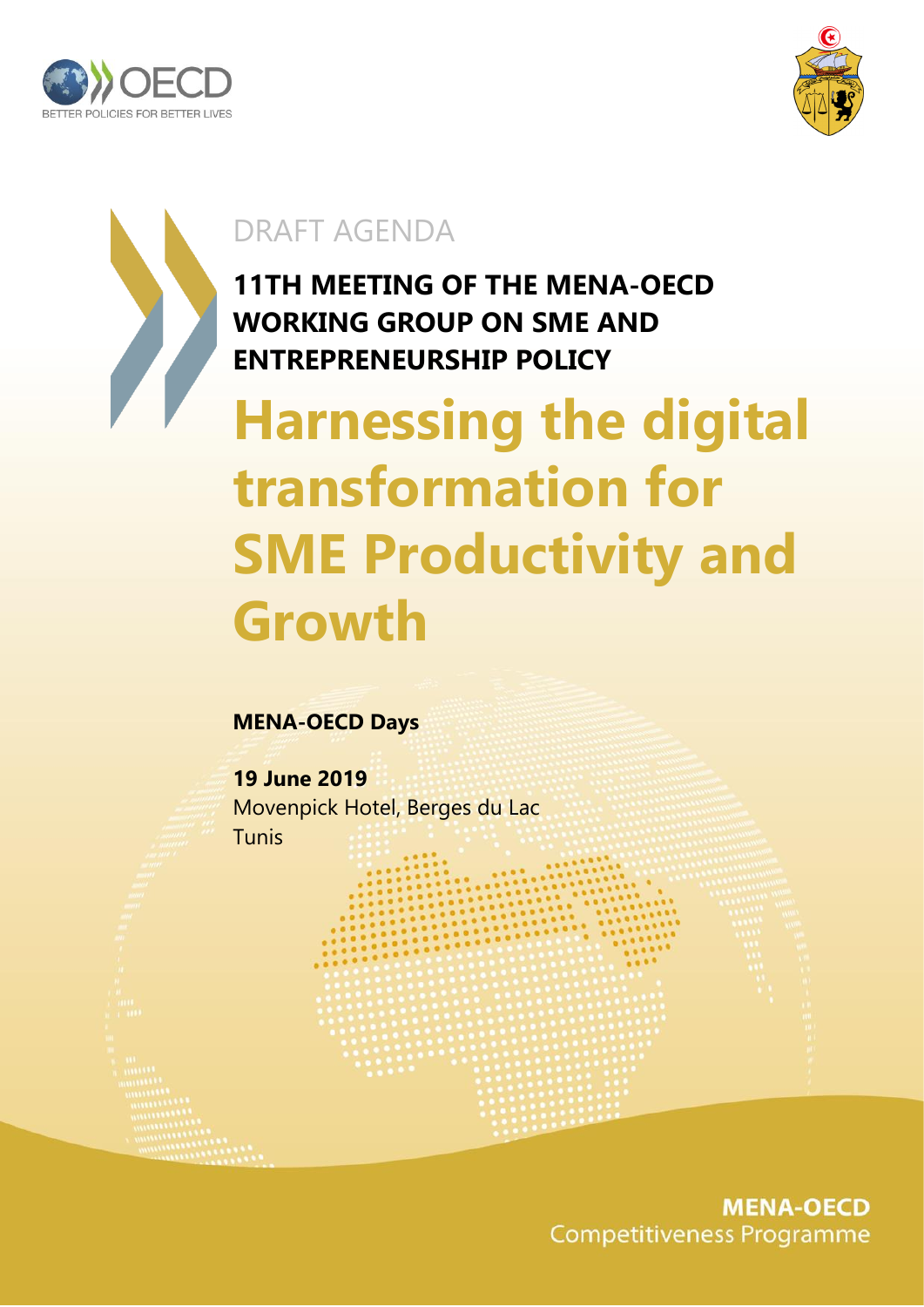#### **Objectives of the meeting**

The MENA-OECD Competitiveness Programme is organising the eleventh meeting of the MENA-OECD Working Group on Micro, Small and Medium Enterprises (SMEs) and Entrepreneurship Policy.

The meeting will:

- Discuss ways the MENA region can promote a greater use of digital technologies by SMEs and entrepreneurs to boost productivity and growth;
- Explore how particular digital technologies are used by young and women entrepreneurs and how those examples can inspire greater levels of entrepreneurship;
- Create a space for representatives from the private sector and governments to discuss innovative ideas on digitalisation, access to finance and improving the business environment for SMEs and entrepreneurs.

#### **The MENA-OECD Competitiveness Programme**

The **MENA-OECD Competitiveness Programme** was launched in 2005.

The Programme supports governments undertaking reforms to spur sector development as a driving force for growth and job creation in the region. The main tools applied are policy dialogue, peer learning, and capacity building. Priority topics addressed are trade and investment, entrepreneurship, women's economic empowerment, business integrity, corporate governance, and economic resilience.

<http://www.oecd.org/mena>

The expected outcome of the meeting is a consensus on how to better integrate digitalisation into the SME policy making agendas of the MENA region.

The meeting takes place in the context of the MENA-OECD Days in Tunis, which comprise the MENA-OECD Business Advisory Board (BAB) on 17 June and the meeting of the Steering Group of the MENA-OECD Initiative on Governance and Competitiveness on 18 June.

#### **About the MENA-OECD Working Group on SME and Entrepreneurship Policy**

The MENA-OECD Working Group on SME Policy and Entrepreneurship is co-chaired by Tunisia and Italy. The Working Group engages partners in regional dialogue and peer learning on issues pertaining to SME growth and entrepreneurship promotion.

The MENA-OECD Competitiveness Programme is grateful for the financial support of its donor, the Swedish International Development Cooperation Agency (SIDA).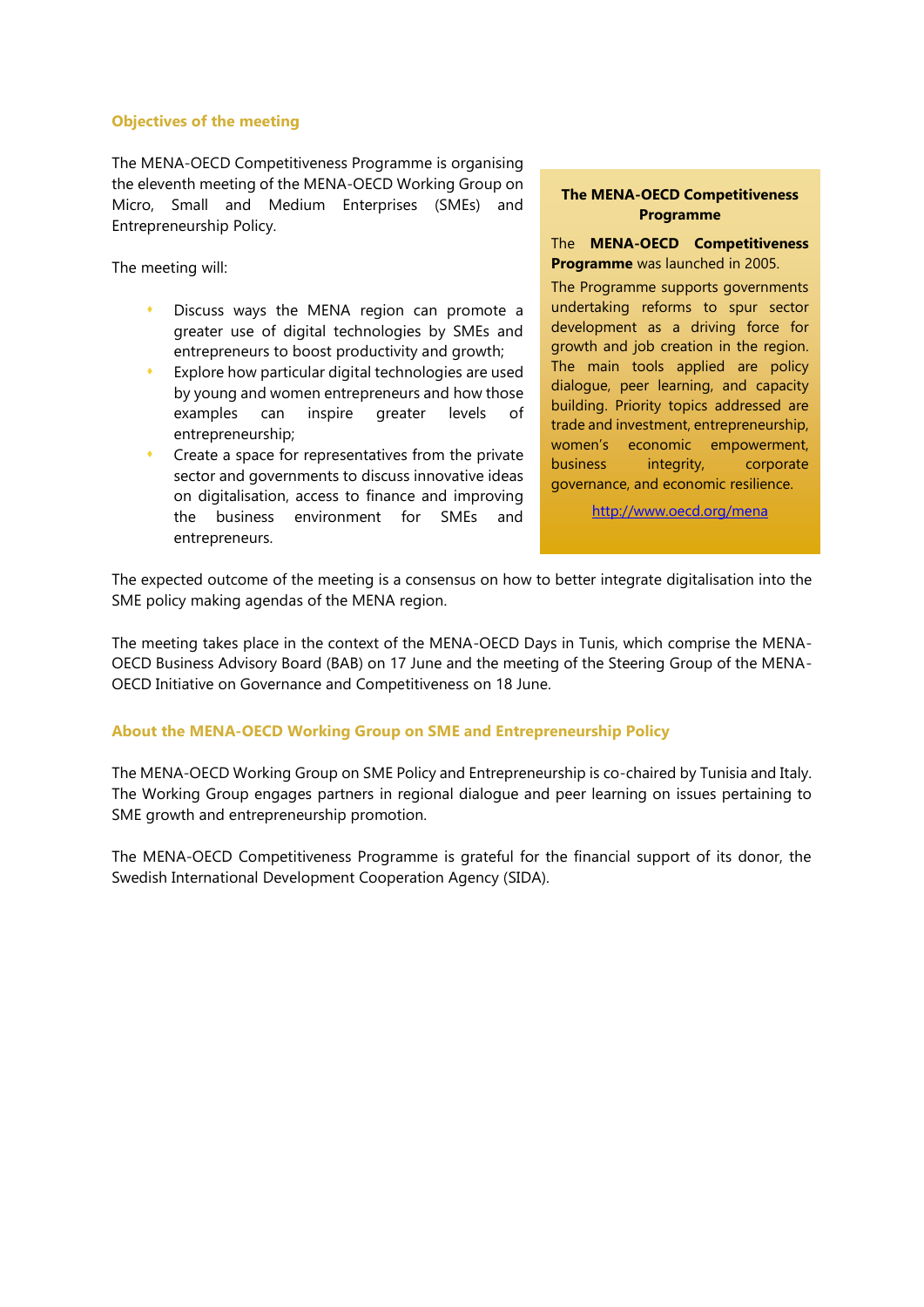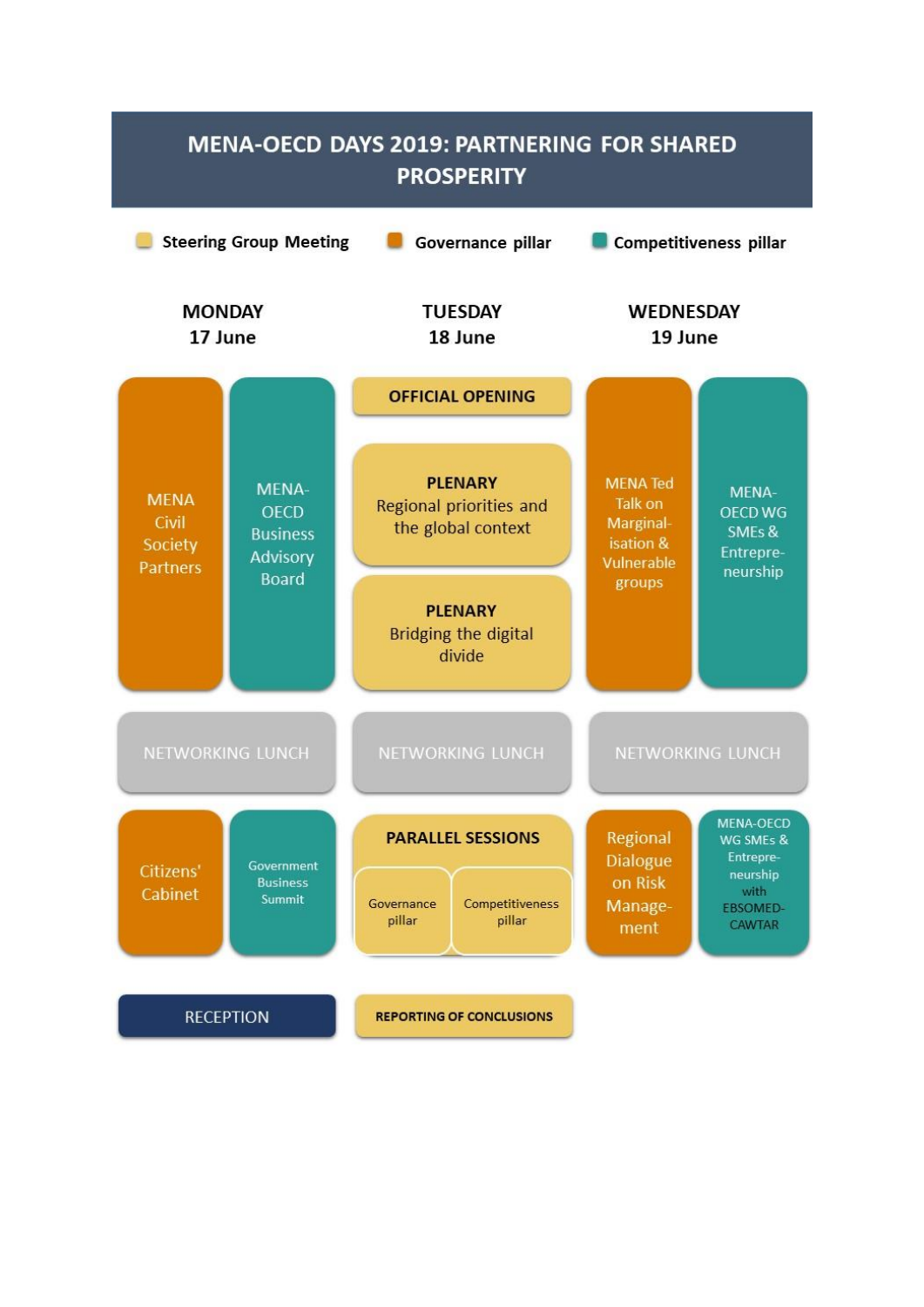#### **MENA-OECD Working Group on SME and Entrepreneurship Policy**

| <b>19 June 2019</b> |                                                                         |  |
|---------------------|-------------------------------------------------------------------------|--|
| $8.30 - 9.00$       | Registration of participants                                            |  |
| $9.00 - 9.30$       | Welcome by the Co-chairs of the Working Group and the OECD Secretariat: |  |
|                     |                                                                         |  |

‒ **HE Slim FERIANI**, Minister of Industry and SMEs, Tunisia (TBC).

- ‒ **Maria Ludovica AGRO**, Former General Director, Agency for Territorial Cohesion, Italy.
- ‒ **Carlos CONDE**, Head of the Middle East and Africa Division, Global Relations Secretariat, OECD.

|  | Session 1: The next generation of SME policymaking: What can governments<br>9.30–11.00 $\parallel$ and the private sector do to help SMEs to take advantage of digital<br>transformation? |
|--|-------------------------------------------------------------------------------------------------------------------------------------------------------------------------------------------|
|--|-------------------------------------------------------------------------------------------------------------------------------------------------------------------------------------------|

Technological progress and the digital transformation of economies and societies have important implications for small firms and entrepreneurs. These global trends provide great opportunities for innovation, increased productivity and the transformation of businesses. The OECD is at the forefront of the analysis and discussions of those trends to facilitate more coherent and comprehensive policy approaches so that digitalisation brings about a more inclusive and stronger growth.

In this session participants will address how to include those important trends as an integral part of SME and entrepreneurship policy making. That is, how to harness those developments to strengthen the enterprise tissue in MENA countries.

| Chair           | Maria Ludovica AGRO, Former General Director, Agency for Territorial Cohesion,<br>Italy.                                                                                                                                                                                                                                                |
|-----------------|-----------------------------------------------------------------------------------------------------------------------------------------------------------------------------------------------------------------------------------------------------------------------------------------------------------------------------------------|
| <b>Speakers</b> | Molly LESHER, Senior Policy Analyst and Coordinator of the OECD Going<br>Digital Project, Directorate for Science, Technology and Innovation, OECD, will<br>present OECD work on digital transformation under the Going Digital project.                                                                                                |
|                 | Nawfal NEJJAR, Chief of Service Networking and Collaborative Platforms,<br>Digital Agency, Maroc PME (Morocco SME), will present the national strategy<br>"Maroc Numérique" or Digital Morocco, in particular the approach of Maroc<br>PME to foster the development and adoption of digital technologies by SMEs<br>and entrepreneurs. |
|                 | Hasna HAMZAOUI, Director General of Industrial Infrastructure and<br>Technology, Ministry of Industry, Tunisia, will present Tunisia's policies related<br>to digitalisation and the role of SMEs in "Industry 4.0."                                                                                                                    |
|                 | <b>Open discussion</b>                                                                                                                                                                                                                                                                                                                  |
| $11.00 - 11.30$ | Coffee break                                                                                                                                                                                                                                                                                                                            |
| 11.30-13.00     | Session 2: The role of technologies in promoting start-ups among young<br>people and women in the MENA region                                                                                                                                                                                                                           |
|                 | Cloud computing, mobile phone applications, artificial intelligence, 3-D printing and other specific                                                                                                                                                                                                                                    |

technologies can have an important role in helping entrepreneurs to bring innovative ideas to the market. Those technologies have important roles in cutting production costs, reducing the need of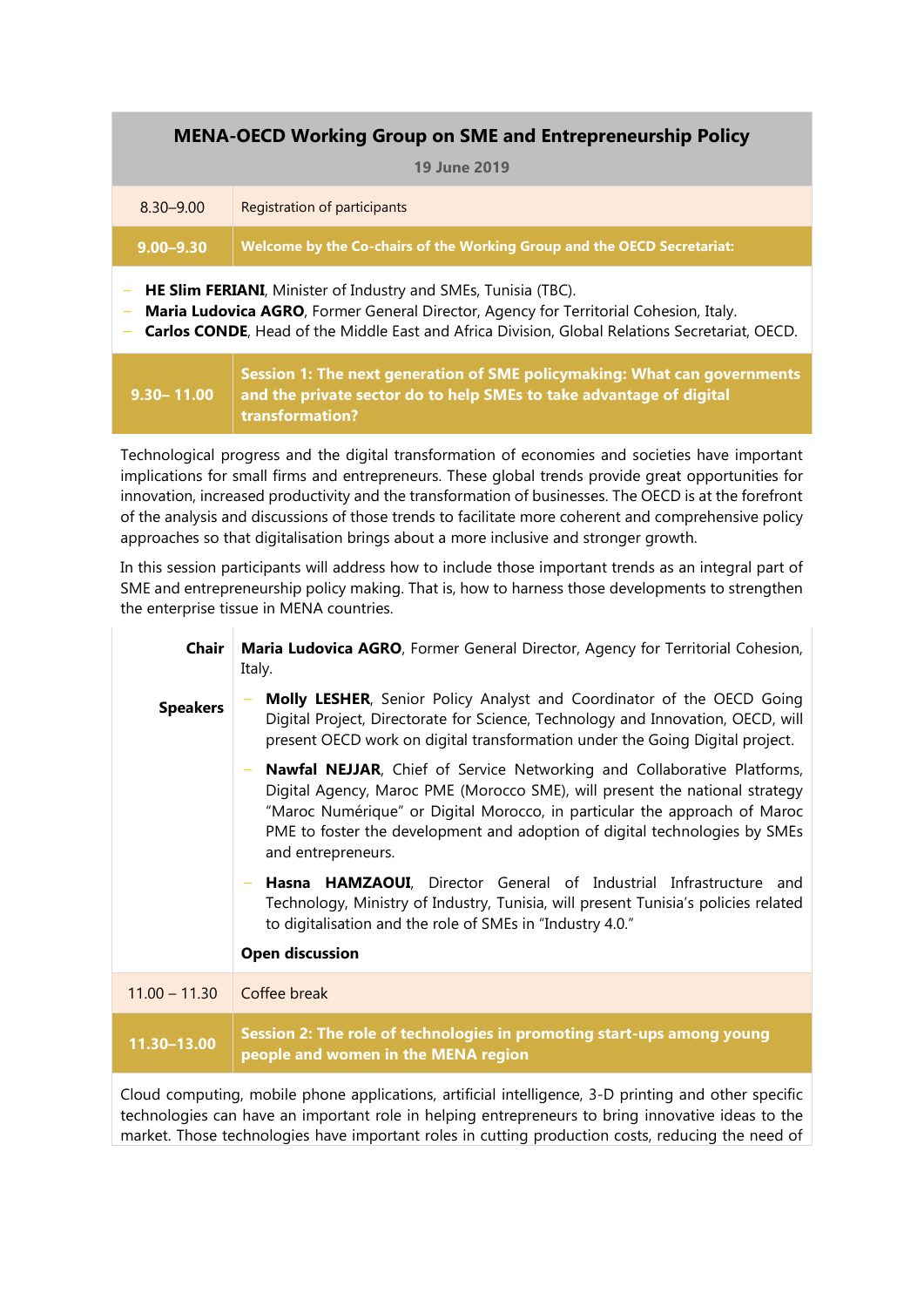large capital investments, allowing collaboration, fostering experimentation and reducing the time needed to bring new products and services to the market.

This session will focus on the theory and practice of how specific technologies promote entrepreneurship, especially among young people and women.

| <b>Chair</b>    | Melika KARRIT, General Director of Support to SMEs, Ministry of Industry and<br>SMEs, Tunisia.                                                                                                                                                                                                                 |
|-----------------|----------------------------------------------------------------------------------------------------------------------------------------------------------------------------------------------------------------------------------------------------------------------------------------------------------------|
| <b>Speakers</b> | Marco BIANCHINI, Economist/Policy Analyst, Centre for Entrepreneurship,<br>SMEs, Regions and Cities, OECD, will address the work of the Organisation to<br>promote SME digitalisation.                                                                                                                         |
|                 | - A'laa CHBARO, Partner and MENA Director at impACT, will speak about her<br>experience in the use of technology to create start-ups and to support<br>entrepreneurship in the MENA region.                                                                                                                    |
|                 | Mattia CORBETTA, Policy Advisor on Innovation and Startups, Directorate-<br>General for Industrial Policy, Competitiveness and SMEs, Ministry of Economic<br>Development, Italy, will discuss how public policies can help SMEs make the<br>most of the opportunities offered by Artificial Intelligence (AI). |
|                 | Fabrizio PORRINO, SVP Global Public Affairs, Facility Live will present the<br>initiative Startup Europe-Mediterranean (SEMED) to map and establish a<br>network between startups, investors, universities, research institutions and<br>policymakers in the two shores of the Mediterranean.                  |
|                 | <b>Open discussion</b>                                                                                                                                                                                                                                                                                         |
| $13.00 - 14.30$ | Lunch break                                                                                                                                                                                                                                                                                                    |
| 14.30-17.00     | Idea Factory: Discussion between the public and private sector on how to<br>strengthen policies for a better utilisation of digital technologies by SMEs<br>and entrepreneurs                                                                                                                                  |

An "Idea Factory" is co-organised by the OECD and the Centre of Arab Women for Training and Research (CAWTAR) to have a dynamic discussion between the participants of the SME Working Group and private sector representatives from the EBSOMED (Enhancing Business Support Organisations and Business Networks) project.

EBSOMED is an EU-funded project covering 10 Southern Mediterranean countries. It aims at boosting the Mediterranean business ecosystem to promote inclusive economic growth and job creation, by enhancing the business environment via strengthening the capacity building of Business Support Organisations in the Southern Neighbourhood.

The Idea Factory will consist on four break out groups of about 15 to 20 people formed by representatives of the public and private sector. Each group will address a specific topic of discussion, namely:

- ‒ Group 1: How to better harness digital and other technologies for start-ups and SME growth? How to integrate a technological dimension into national SME agendas?
- ‒ Group 2: How to support women and youth entrepreneurship through technology? What are the specific roles of the public and the private sectors?
- ‒ Groups 3 and 4: How to leverage technology to facilitate access to finance for young and female entrepreneurs?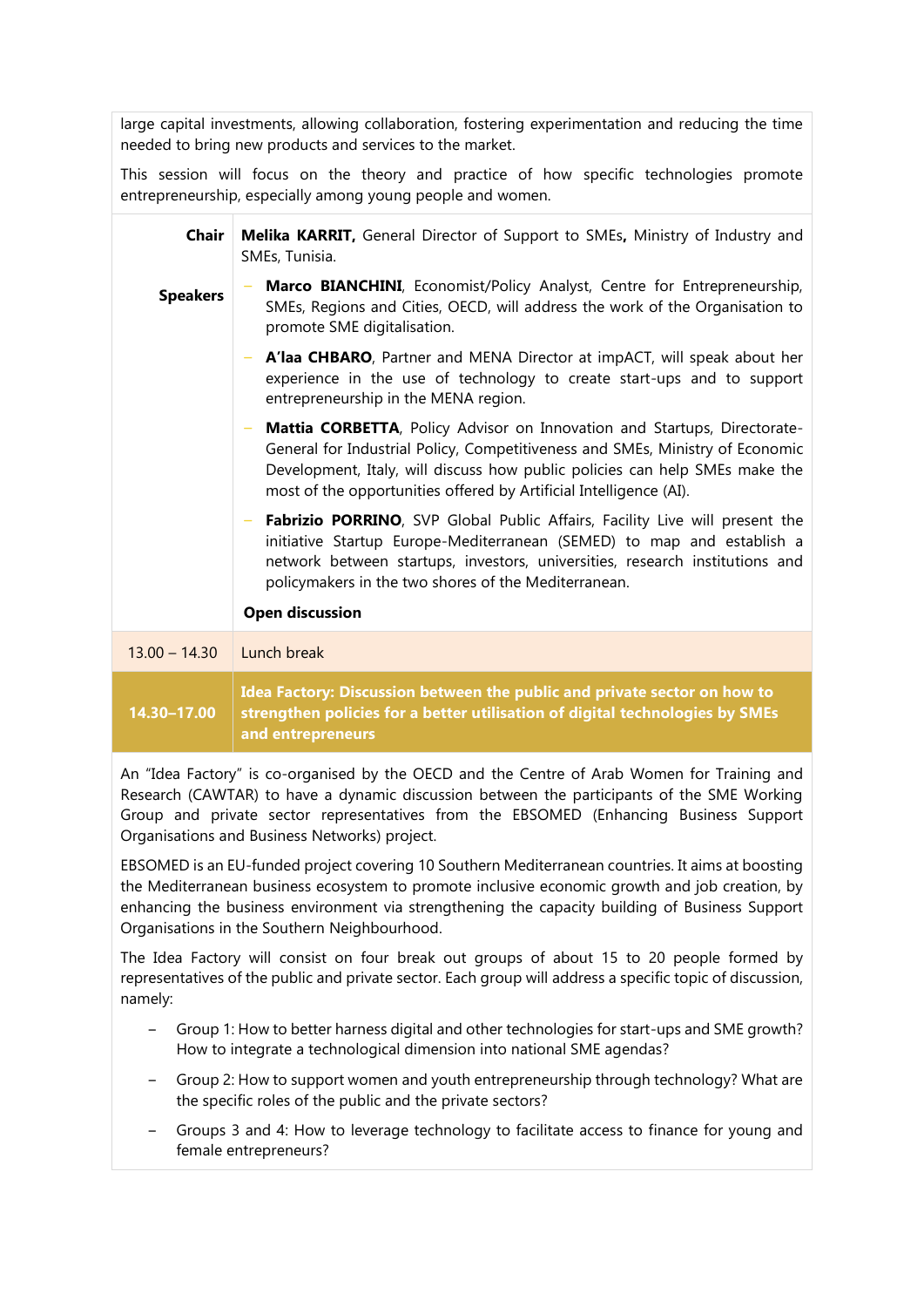| <b>Agenda</b>   |                                                                                                                                                                                                                                                                                                                                                                                          |  |
|-----------------|------------------------------------------------------------------------------------------------------------------------------------------------------------------------------------------------------------------------------------------------------------------------------------------------------------------------------------------------------------------------------------------|--|
| $14.30 - 15.00$ | Part 1: Welcome to CAWTAR/EBSOMED participants and introduction to the<br>discussion.                                                                                                                                                                                                                                                                                                    |  |
|                 | Jorge Galvez Mendez, Global Relations Secretariat, OECD.                                                                                                                                                                                                                                                                                                                                 |  |
|                 | The CAWTAR/EBSOMED participants will join the SME Working Group in the<br>Movenpick Hotel. The OECD Secretariat will welcome the participants and explain<br>the dynamics of the discussions. The participants will then join the break out groups<br>of their interest and will agree on a rapporteur who would provide a summary of<br>the discussions at the end of the Idea Factory. |  |
|                 | Part 2: Discussion in break out groups.                                                                                                                                                                                                                                                                                                                                                  |  |
| $15.00 - 16.00$ | The discussions in the break out groups will be moderated by an animator, who will<br>provide a brief introduction to the topic and will put forward a number of questions<br>for the participants to address. The group will also designate a rapporteur who will<br>communicate the key messages to the rest of the group at the end of the session.                                   |  |
|                 | Animators Group 1: Jorge Galvez Mendez and Roger Fores Carrion, Global<br>Relations Secretariat, OECD.                                                                                                                                                                                                                                                                                   |  |
|                 | Animator Group 2: Vanessa Berry-Chatelain, Global Relations Secretariat, OECD.                                                                                                                                                                                                                                                                                                           |  |
|                 | Animator Group 3: Slaheddine Ladjimi, Board Chairman, COMAR                                                                                                                                                                                                                                                                                                                              |  |
|                 | Animator Group 4: Soukeina Bouraoui, Executive Director, CAWTAR                                                                                                                                                                                                                                                                                                                          |  |
|                 | Part 3: Presentation of the results of the discussion and Q&A.                                                                                                                                                                                                                                                                                                                           |  |
| $16.00 - 17.00$ | Moderation and conclusions by Soukeina Bouraoui, Executive Director,<br><b>CAWTAR</b>                                                                                                                                                                                                                                                                                                    |  |
|                 | A rapporteur or group leader from each break out group will report back on the<br>main conclusions and ideas that participants discussed in the different groups. The<br>messages identified will provide a picture for future priority areas for action to<br>promote the digital transformation of SMEs and entrepreneurs in the MENA region.                                          |  |
| $17.00 - 17.30$ | <b>Conclusions and the way forward</b>                                                                                                                                                                                                                                                                                                                                                   |  |

The closing session will focus on how the SME Working Group and the MENA-OECD Competitiveness Programme can contribute to the development of effective digital strategies for SMEs and entrepreneurship in the MENA region.

- ‒ **Melika KARRIT,** General Director of Support to SMEs**,** Ministry of Industry and SMEs, Tunisia.
- ‒ **Maria Ludovica AGRO,** Former General Director, Agency for Territorial Cohesion, Italy.
- ‒ **Carlos CONDE,** Head of the Middle East and Africa Division, Global Relations Secretariat, OECD.